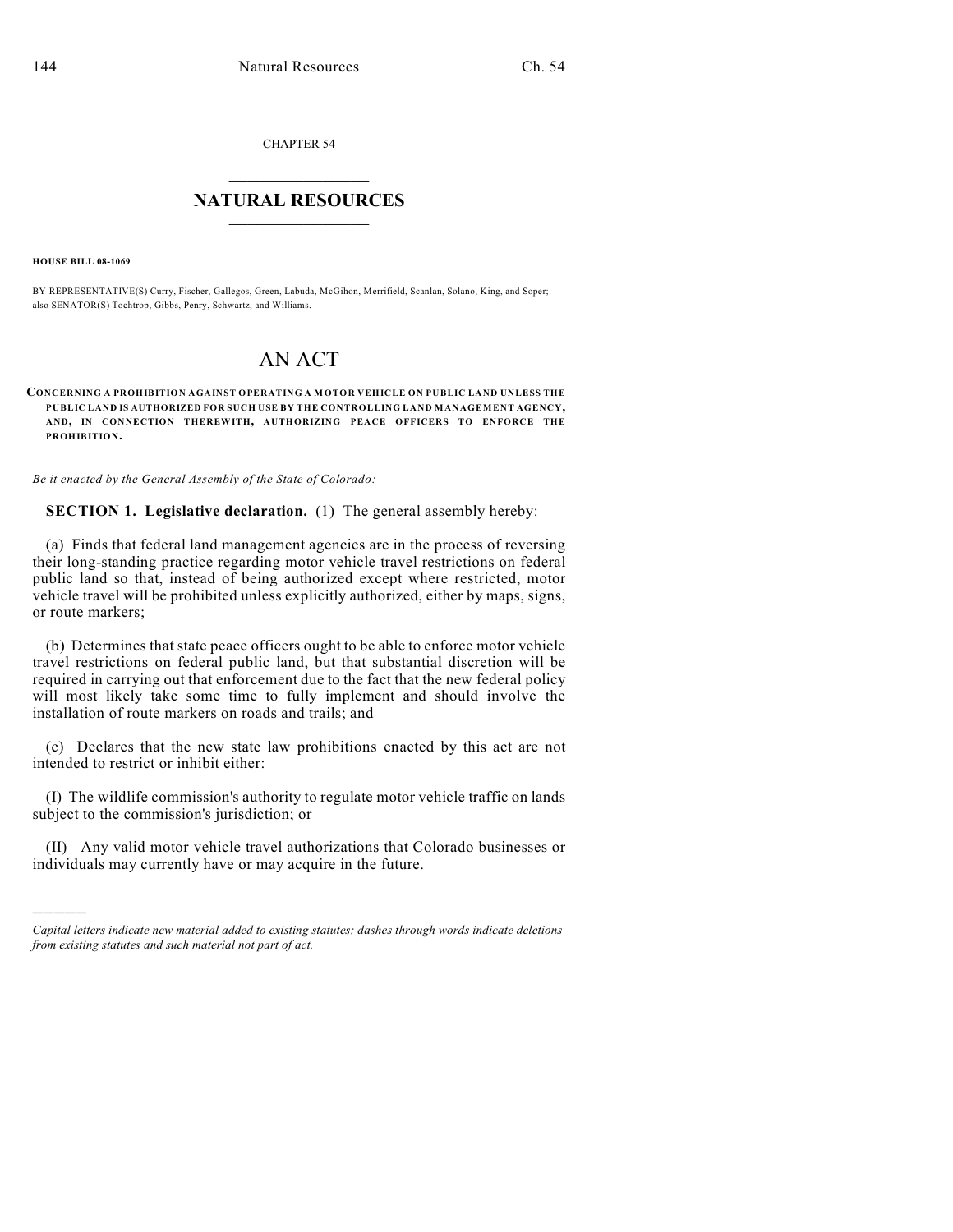**SECTION 2.** 33-6-124, Colorado Revised Statutes, is amended BY THE ADDITION OF A NEW SUBSECTION to read:

**33-6-124. Use of a motor vehicle or aircraft - rules - repeal.** (4) (a) EXCEPT AS OTHERWISE PROVIDED IN PARAGRAPH (d) OF THIS SUBSECTION (4), IT IS UNLAWFUL FOR A PERSON TO OPERATE A MOTOR VEHICLE ON ANY FEDERAL PUBLIC LAND, TRAIL, OR ROAD UNLESS THE FEDERAL PUBLIC LAND, TRAIL, OR ROAD IS SIGNED OR OTHERWISE AUTHORIZED FOR SUCH USE. ENFORCEMENT OF THIS SECTION WITHIN AN ADMINISTRATIVE UNIT OF FEDERAL PUBLIC LAND SHALL NOT COMMENCE UNTIL THE CONTROLLING LAND MANAGEMENT AGENCY IDENTIFIES WHETHER A ROUTE IS AVAILABLE FOR MOTORIZED TRAVEL BY MAPS, ROUTE MARKERS, OR SIGNS THAT ARE AVAILABLE TO THE PUBLIC AND PROVIDE INFORMATION TO DETERMINE WHETHER THE ROUTE IS AUTHORIZED. EXCEPT FOR VIOLATIONS OCCURRING WITHIN A FEDERAL WILDERNESS AREA, A PERSON WHO VIOLATES THIS PARAGRAPH (a) IS GUILTY OF A MISDEMEANOR AND, UPON CONVICTION THEREOF, SHALL BE PUNISHED BY A FINE OF ONE HUNDRED DOLLARS AND, IF THE PERSON WAS ENGAGED IN THE ACT OF HUNTING, FISHING, TRAPPING, OR A RELATED ACTIVITY AT THE TIME OF THE UNLAWFUL ACTIVITY, BY A PENALTY OF TEN LICENSE SUSPENSION POINTS. A PERSON WHO VIOLATES THIS PARAGRAPH (a) WITHIN A FEDERAL WILDERNESS AREA IS GUILTY OF A MISDEMEANOR AND, UPON CONVICTION THEREOF, SHALL BE PUNISHED BY A FINE OF TWO HUNDRED DOLLARS AND, IF THE PERSON WAS ENGAGED IN THE ACT OF HUNTING, FISHING, TRAPPING, OR A RELATED ACTIVITY AT THE TIME OF THE UNLAWFUL ACT, BY A PENALTY OF FIFTEEN LICENSE SUSPENSION POINTS.

(b) A PERSON WHO, WITHOUT AUTHORIZATION, REMOVES, DEFACES, OR DESTROYS ANY SIGN THAT IS LOCATED ON FEDERAL PUBLIC LAND THAT AFFECTS WHETHER MOTOR VEHICLE TRAVEL IS AUTHORIZED THAT WAS INSTALLED BY THE CONTROLLING LAND MANAGEMENT AGENCY OR INSTALLS A SIGN LOCATED ON FEDERAL PUBLIC LAND THAT AFFECTS WHETHER MOTOR VEHICLE TRAVEL IS AUTHORIZED IS GUILTY OF A MISDEMEANOR AND, UPON CONVICTION THEREOF, SHALL BE PUNISHED BY A FINE OF ONE HUNDRED DOLLARS AND, IF THE PERSON WAS ENGAGED IN THE ACT OF HUNTING, FISHING, OR TRAPPING, OR A RELATED ACTIVITY AT THE TIME OF THE UNLAWFUL ACTIVITY, BY A PENALTY OF FIVE LICENSE SUSPENSION POINTS.

## (c) A PEACE OFFICER MAY ENFORCE THIS SUBSECTION (4).

(d) (I) THE PROHIBITION AND PENALTIES EXPRESSED IN PARAGRAPHS (a) AND (b) OF THIS SUBSECTION (4) SHALL NOT APPLY TO A PEACE OFFICER IN THE PERFORMANCE OF HIS OR HER OFFICIAL DUTIES, A PERSON ACTING AT THE DIRECTION OF A PEACE OFFICER, OR A PERSON OTHERWISE AUTHORIZED TO OPERATE A MOTOR VEHICLE ON THE FEDERAL PUBLIC LAND, TRAIL, OR ROAD BY LEGAL RIGHT OR BY PERMISSION OF THE CONTROLLING LAND MANAGEMENT AGENCY, INCLUDING, BUT NOT LIMITED TO, ADMINISTRATIVE AND EMERGENCY ACCESS, FACILITY MAINTENANCE, SKI AREA OPERATIONS, OIL AND GAS OPERATIONS, LOGGING OPERATIONS, AND MOTOR VEHICLE USE THAT IS AUTHORIZED UNDER PERMITS, INCLUDING FOR SPECIAL EVENTS, RECREATIONAL USES, FIREWOOD GATHERING, AND LIVESTOCK OPERATIONS AND ACTIVITIES.

(II) NOTHING IN THIS SUBSECTION (4) SHALL AFFECT ANY AUTHORITY THAT THE